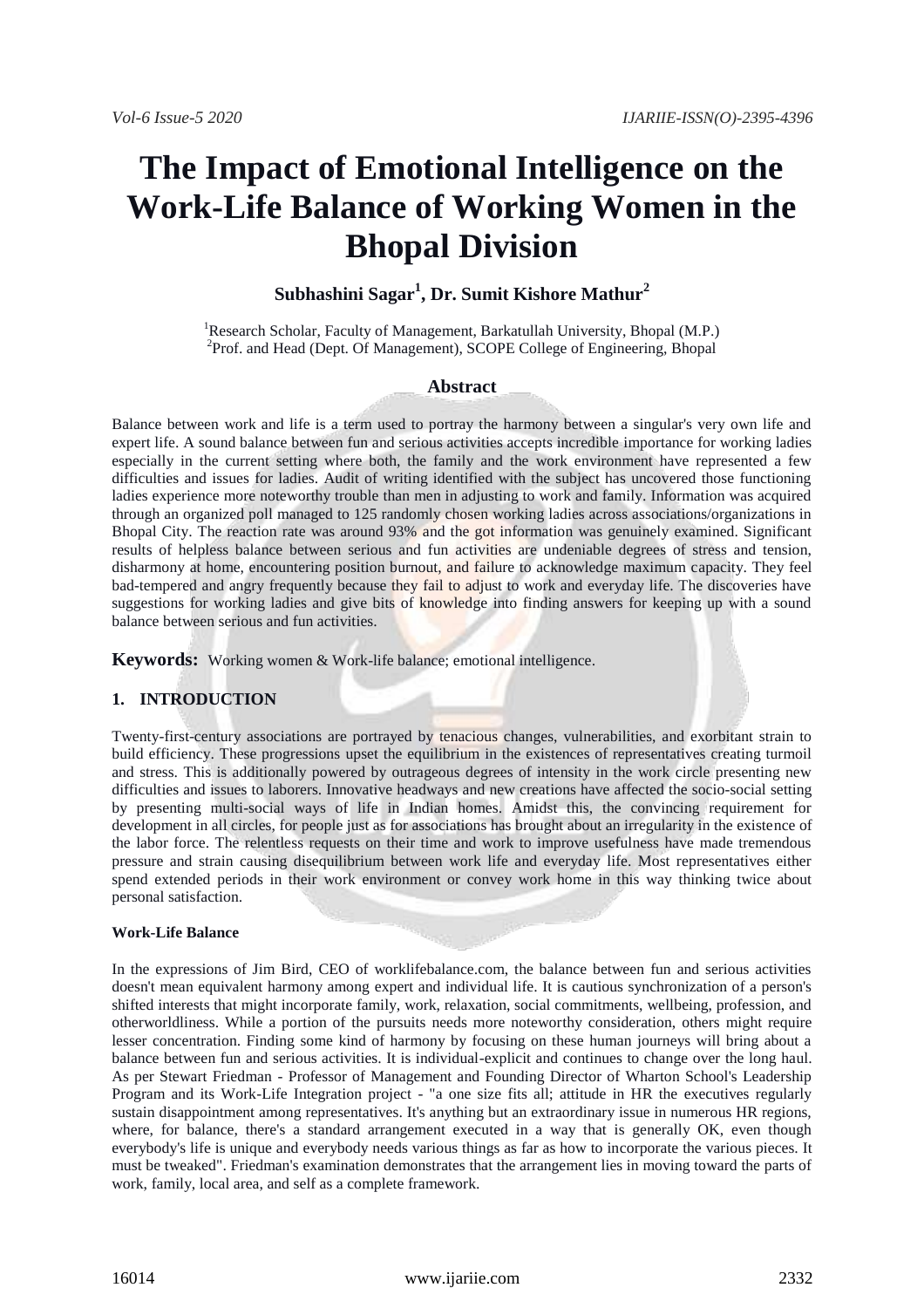#### **Working women and WLB**

Customarily, ladies have been viewed as nurturers and guardians and appointed all jobs identified with keeping up with and dealing with a family. Men see themselves as providers and society additionally anticipates that they should perform work jobs to acquire and uphold the family. Nonetheless, the idea of the labor force has been changing and the level of men as breadwinners and ladies as housewives has been quickly declining. In metropolitan India, the level of double worker couples is continuously expanding, and for most ladies and men today, their workplace and the family have turned into the two significant foundations throughout everyday life. Changes in the labor force are joined by changes in qualities, making another accentuation on the harmony between work-life and everyday life (Hall 1986). The balance between fun and serious activities accepts extraordinary importance for ladies as they are essentially in two regular positions - one at home and the other at the workplace. Working moms regularly need to challenge discernments and generalizations that advance as a functioning lady turns into a functioning mother... At the point when a lady looks for a place of force inside an association, she should think about the cost for different features of her life, including interests, individual connections, and family. Most chief positions require a generous measure of time and exertion, which a functioning mother will be unable to give because of family commitments. So additionally, it very well might be almost inconceivable for a functioning mother in a top administration position to be the essential parental figure of her kid. Ladies frequently think that it is harder to keep up with balance because of the contending tensions of work and requests at home. Working ladies need to painstakingly deal with their equilibrium and handily mix their jobs, to enhance their potential in all quadrants of life.

### **2. EMOTIONAL INTELLIGENCE**

According to Goleman Daniel Emotional Intelligence is a different type of intelligence it's about being "Heart smart", NOT just "Book smart". The skills of EI can be developed throughout life. We can boost our own EQ by learning how to rapidly reduce stress, connect to emotions, communicate non verbally, use humor and play to deal with challenges, and defuse conflicts with confidence and self-assurance.

Emotional Intelligence is knowing one's emotions and also others, motivating oneself and others, perception and control with physical and psychological health. Emotional intelligence improves individual and organizational performance. Emotional intelligence refers to the array of personal management and social skills that allows one to succeed in the workplace and life in general. It is EI that allows us to take decisions, control our temper, passionately pursue a goal.

#### **3. LITERATURE REVIEW**

Most previous research on the ability to balance work and family indicates that because women typically maintain major responsibility for the home and the family, they have greater difficulty in balancing work and family than men (Duxbury and Higgins 1991).

Spillover's theory asserts that there is a similarity between what occurs in a family environment (Staines 1980), such that happiness at work leads to happiness at home.

In addition, a person's work experiences are assumed to influence what he/she does away from work (Champoux 1978).

It is also assumed that attitudes at work become ingrained and are carried over into home life (Kando and Summers 1971) or that work attitudes affect a basic orientation towards the self, others, and children (Mortimer et al 1986). Spillover is generally discussed in terms of positive relationships, but it is also possible to have negative Spillover (Piotrkowski 1978).

Segmentation theory postulates that work and family environments are distinct and that an individual can function successfully in one without any influence on the other (Evans and Bartolome 1984, Payton-Miyazaki and Brayfield 1974, Piotrkowski 1978).

The family is seen as the realm of affectivity, intimacy, and significant ascribed relations, whereas, the work world is viewed as impersonal, competitive, and instrumental rather than expressive (Piotrkowski 1978).

The instrumental theory suggests that one environment is a means by which things are obtained in the other environment. For example, work outcomes lead to good family life and are a means to get some pleasures of life (Evans and Batolome 1984, Payton-Miyazaki and Brayfield 1976).

Conflict theory states that satisfaction or success in one environment entails sacrifices in the other; the two environments are incompatible because they have distinct norms and requirements (Evans and Bartolome 1984; Greenhaus and Beutelo 1985; Payton-Miyazaki and Brayfield 1976).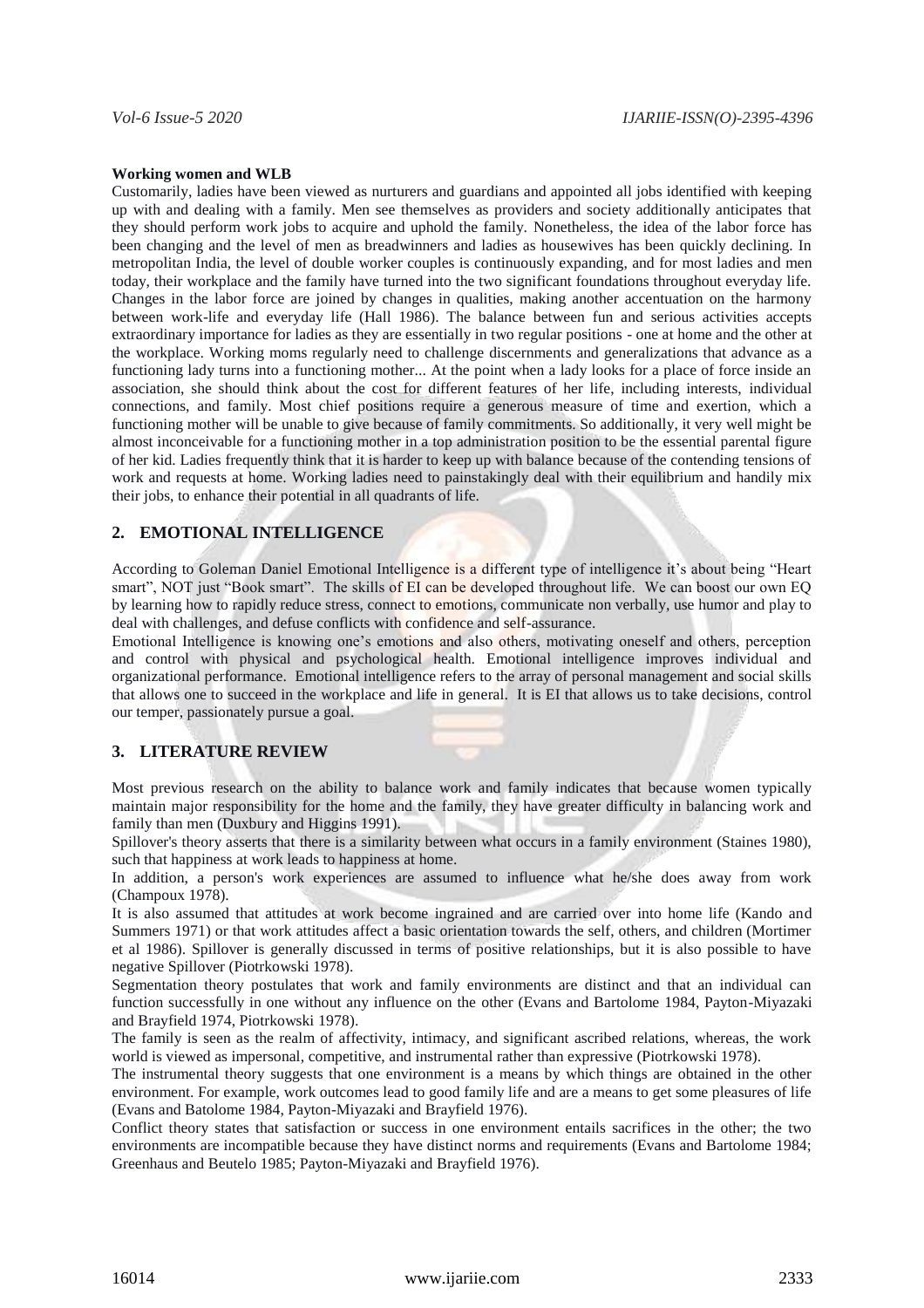#### **The Study**

The present study was essentially planned as descriptive/analytical research. The main objectives are:

- To determine the factors affecting work-life balance among working women and
- To find out the consequences of poor work-life balance for working women.

This review depends on the understanding that there are factors in the family just as in the workplace that affects the balance between fun and serious activities of working ladies. It is likewise founded on the reason that helpless balance between serious and fun activities has suggestions for working ladies which could be distinguished. Further, by creating appropriate models to construct a sound balance between fun and serious activities, working ladies could upgrade their satisfaction, both in the family just as work areas.

#### **4. METHODOLOGY**

This study was undertaken by collecting data from working women across organizations/institutions in Bhopal city. The respondents to the survey were from a random sample of women who were engaged in paid employment or who were self-employed. The factors affecting the work-life balance of working women are many. This study does not take into consideration the job type and family type of the respondents.

Qualitative data was sourced from journals, relevant literature, and also through discussions, open-ended questions, and observations. Quantitative data was collected by administering a structured questionnaire that included sections on factors affecting work-life balance and consequences of poor work-life balance. Personal data of respondents were also collected. A five-point scale was used to find out the degree of agreement for each item on the questionnaire.

#### **5. RESULTS AND DISCUSSION**

The findings of this study are discussed in terms of factors affecting work-life balance and the consequences of poor work-life balance for working women.

#### **1. Demographic Profile:**

A review of the demographic profile of respondents indicates that the majority of them (81%) were in the age group of 35- 45 years with one or two children. While 37% of the respondents had no elderly dependents to care for, the rest of them had at least one elderly dependent in their care. Therefore, a large majority of the respondents belonged to a family of at least three members. The entire sample of working women selected for this study was required to have completed their graduation. Most of them (60%) were postgraduates, 23% were professionals and about 9% had a doctorate or some other degree. A small proportion (8%) were graduates without having pursued any higher qualification. 91% of the respondents were married and 9% were separated, divorced, or widowed. About 36% of the respondents had 10 -20 years' work experience while 8% had over 20 years' work experience. Discussions with respondents also revealed that women in higher-level career positions have a better work-life balance due to higher income and the more flexible nature of their work. It was also opined that working women with family support enjoyed work-life balance and less work pressure.

#### **2. Factors affecting work-life balance**

The degrees of agreement about factors affecting the work-life balance of respondents were assessed using an instrument consisting of 15 items on a 5-point scale ranging from strongly disagree to strongly agree. The responses have been analyzed as follows.

- **The burden of excessive work:** 89% of the respondents agree that they suffer from the burden of excessive work. Working women are often confronted with tasks involving children, home, in-laws, parents, and their social circle. To add to this, they must also take up multiple roles in their personal lives.
- **Interference of work with family life:** The majority of the respondents agreed that work interfered with family life. As more than one-half of the respondents are employed in the private sector, there may be interference of work with family life due to long hours spent completing official work.
- **Fulfill others' expectations:** A large majority of the respondents (86%) agree that they are under pressure to fulfill others' expectations. As working women are constantly juggling between two full-time jobs, taking multiple roles in both domains, there is a lot of work pressure resulting in work-life conflict.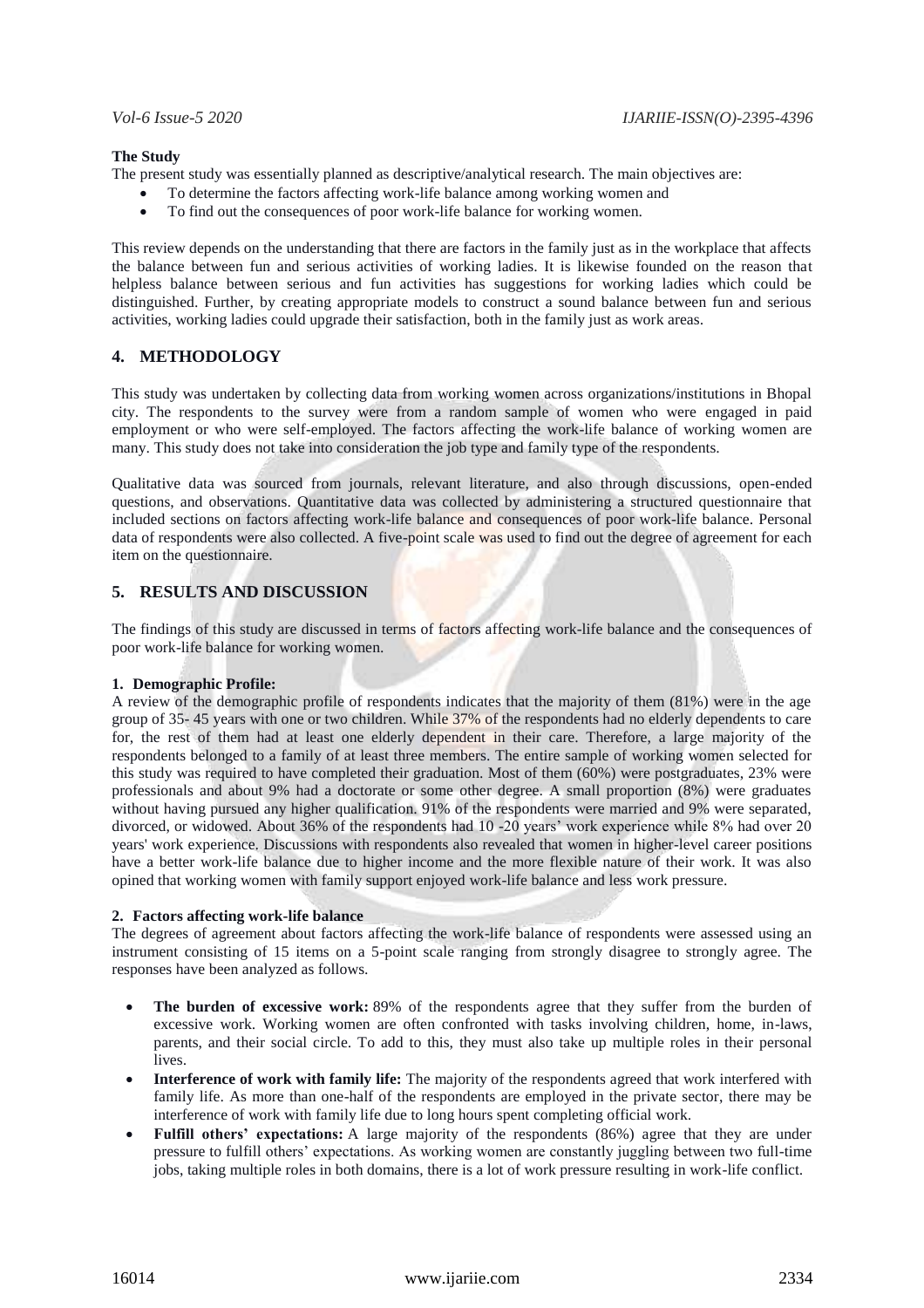- Longer work hours: In the Indian context, women remain the sole caretakers of children and older dependents which will entail long hours of work at home thus jeopardizing their work-life balance. It is observed that working women are left with hardly any time to pursue personal interests.
- **No time for oneself:** The majority of the respondents agreed that they had no time for themselves. Though a large majority (88%) of the respondents did not have to travel frequently at work and over 50% of them also had family support, they had to commute long distances every day to work.

Further, the analysis of responses on factors affecting work-life balance has indicated that working women selected for this study are not necessarily stressed due to financial pressures.

#### **3. Consequences of poor work-life balance**

The responses concerning consequences of poor work-life balance are analyzed.

- **High levels of stress and anxiety:** Majority (89%) of the respondents agree that they experience high levels of stress and anxiety due to poor work-life balance.
- **Disharmony at home**: 79% of the respondents agree that the consequence of poor work-life balance is disharmony at home. Indian societal norms prescribe that woman must perform certain household chores whether they are employed or not.
- **Job burnout:** The majority of the respondents fall in the age bracket between 35 years and 55 years with more than 10 years of work experience. Therefore, they are likely to be in the middle management cadre having to lead teams and fulfil higher-level responsibilities.
- **Inability to realize full potential**: Though more than one-half of the respondents did not feel guilty of neglecting either family or work, over 60% of them felt irritable and resentful very often. However, the majority were neither resorting to binge eating, alcoholism nor smoking, or losing interest in life as a result of poor work-life balance. Therefore, it can be inferred that working women experience job burnout and high levels of stress and anxiety as a result of poor work-life balance. Their inability to realize their full potential both at work and home can also be frustrating causing resentment and negative emotions towards their immediate environment.

#### **4. Emotional Intelligence and Work Life Balance**

- Working women with higher emotional intelligence were those who were fairly happy with their salary and benefits and had a better work life balance.
- Working women who scored high in emotional intelligence also believed that they had higher opportunity for advancement. Employees who had lower emotional intelligence found their work monotonous, more pressure and no job satisfaction at work and had no work life balance.
- Employees at lower levels of management the relationship between emotional intelligences influence on work life balance dimensions was significant however the influence was weak on the other hand at middle and higher levels of a management the relationship was pronounced. The employees higher emotional intelligence had a positive impact on their worklife balance and vice versa.
- The influence of emotional intelligence on work life balance dimensions was observed to be weakly related but significant, while motivation & expression of emotions in self and use of emotions to facilitate performance displayed larger influence.

#### **6. CONCLUSION**

The analyses of work-life balance presented in this study are an attempt to understand factors affecting the work-life balance of working women and the consequences of poor work-life balance. In the Indian context, women remain primarily responsible for their families, and career is rarely given top priority. This study has revealed that the burden of excessive work, the need to fulfill others' expectations, and not having time for themselves are the prime factors affecting the work-life balance of working women. As a consequence, women suffer from job burnout, experience high levels of stress and anxiety, are unable to realize their full potential, and also do not enjoy harmonious family life. Informal discussions with working women revealed that those who had family support and flexible work schedule enjoyed better work-life balance.

#### **7. REFERENCES**

1. Achanta, Raja (2004). The Work-life Balance. HRM Review March 2004, The ICFAI University Press.